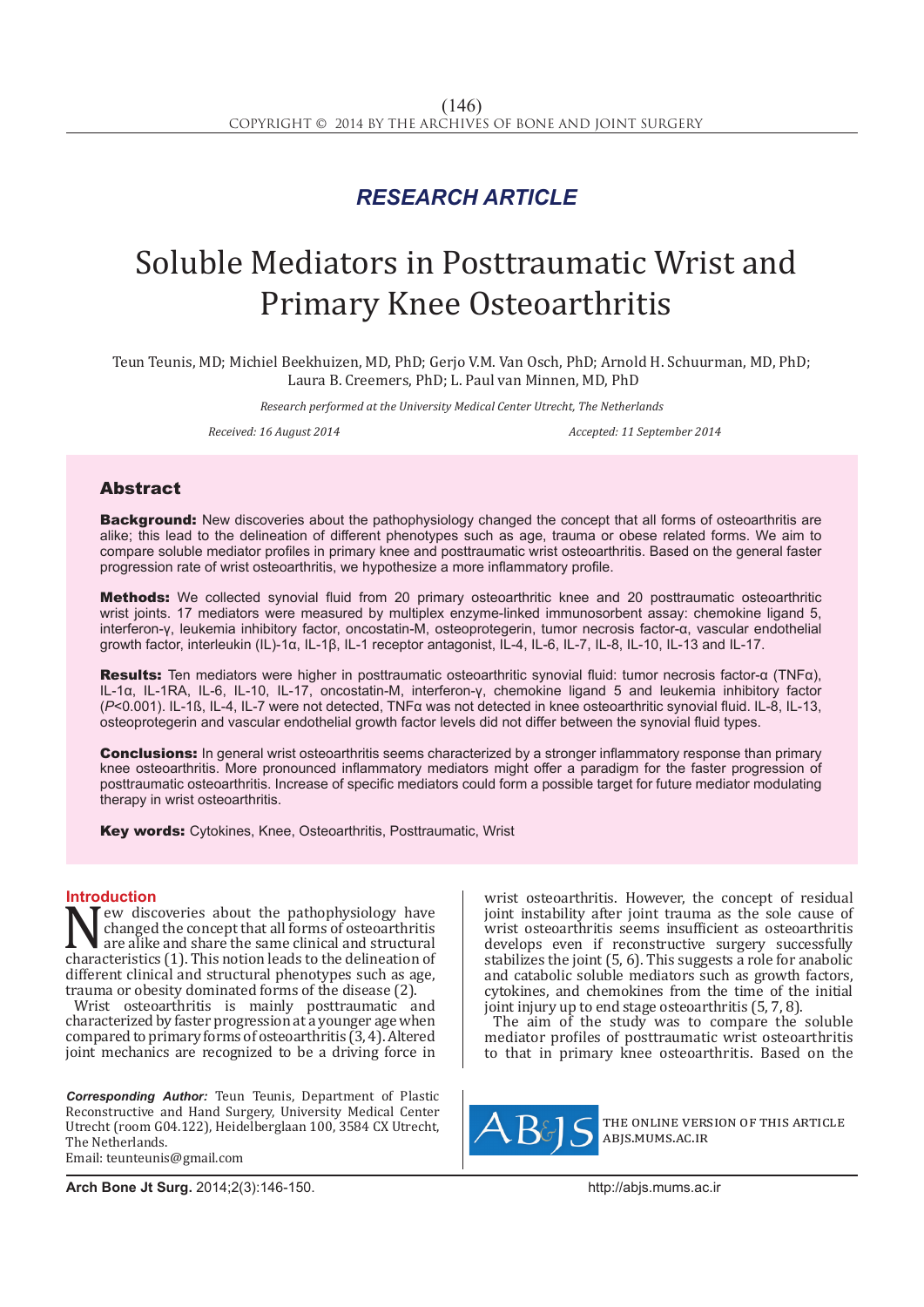general faster progression rate of posttraumatic wrist osteoarthritis, we hypothesize a more inflammatory profile.

#### **Materials and Methods**

#### *Patient characteristics*

We collected synovial fluid from two groups of patients: posttraumatic wrist osteoarthritis samples (n=20) were obtained during various surgeries for end-stage radiocarpal osteoarthritis. Patients in this group had clinical symptoms and radiological changes consistent with advanced osteoarthritis of the radiocarpal joint. All of these patients had a history of wrist trauma. Primary kneeosteoarthritis (n=20) synovial fluid was acquired during total knee replacement due to endstage osteoarthritis. The American College of Rheumatology criteria for osteoarthritis were met by patients included in both groups (9). Exclusion criteria were infection, rheumatoid arthritis, and other forms of inflammatory arthritis.

In accordance with 'good use of redundant tissue for research' constructed by the Dutch Federation of Medical Research Societies, tissue samples were anonymized precluding use of patients' characteristics for detailed data analysis. Therefore, synovial fluid samples could not be matched for age, BMI or sex. Collection of synovial fluid was approved by the Medical Ethics Committee of our institution (12-223/C).

#### *Sample collection*

Knee synovial fluid was aspirated directly after opening of the joint capsule. Due to the low amount of synovial fluid in the wrist joint, samples were collected by pre-weighed, standard size, sterile gauze swabs. This technique allows collection of synovial fluid when the available quantity is low (8). Immediately after opening of the radiocarpal joint, a sample of synovial fluid was absorbed. The saturated swab was then placed in 500 µl HPE-0.1375% Tween buffer solution (Sanquin, Amsterdam, Netherlands). Both wrist and knee synovial fluid samples were vortexed prior to a two minute 3000 rounds per minute centrifuge cycle to spin down any cells or debris. Thereafter, the supernatant was stored at -80 °C until further analysis.

As we could not reliably determine the exact volume of the swabbed synovial fluid samples by their weight, all cytokine levels were normalized to their protein content.To quantify the protein levels, we performed a bicinchoninic acid protein assay (Thermo scientific, #23227,Rockford, USA) according to the manufacturer's protocol. In short, a standard curve was made using bovine serum albumin. Pretreated synovial fluid samples were incubated for 30 minutes at 37°C with color reagent A+B and measured at 540 nm. The protein concentration was calculated using the standard curve and expressed as micrograms per milliliter.

#### *Multiplex enzyme-linked immunosorbent assay*

We measured 17 mediators: interleukin (IL)-1 $\alpha$  and β, IL-1 receptor antagonist (RA), IL-4, IL-6, IL-7, IL-8, IL-10, IL-13, IL-17, chemokine ligand five (CCL5), interferon

(IFN)-γ, leukemia inhibitory factor (LIF), oncostatin-M (OSM), osteoprotegerin (OPG), tumor necrosis factor (TNF)-α and vascular endothelial growth factor (VEGF). We based our selection on findings in rheumatoid arthritis, osteoarthritis and the availability of mediator modulating therapies (7, 10, 11). Samples were analyzed using a multiplex enzyme-linked immunosorbent assay, as previously described by de Jager et al. (12, 13). In short, we pretreated 200 µL of each of the synovial fluids with buffer solution samples with 10 µl hyaluronidase (Sigma, St, Louis, MO;  $10 \text{ mg/mL}$ ) for 30 min at 37°C. Samples were spun down in a X-column (Costar 8169; Corning, Amsterdam, Netherlands). Finally, 5µL ratmouse serum was added to bind any residual interfering antibodies. Pretreated samples were incubated with precoatedcarboxylated beads (Luminex Corp, Austin, TX). Recombinant proteins were used to make a standard curve. Treated samples were incubated with the coupled beads. After incubation with the appropriate biotinylated antibodies, samples were thoroughly washed and incubated with streptavidin-PE for 10 minutes. After washing, samples were measured and analyzed using the Bio-Plex suspension system (Bio-Rad Laboratories, Hercules, CA) with Bio-Plex Manager software, version 5.0. All samples were measured in duplicate in the same plate. Concentrations of mediators in the synovial fluid were calculated using standard curves.

#### *Statistical Analysis*

Shapiro-Wilktest showed a predominantely non-Gaussian distribution of the data and cytokine levels were compared by Mann-Whitney U test. We determined and adjusted the level of significance (*P*) using the Bonferroni correction for multiple testing. A *P* value of <0.0033 was considered significant (i.e., adjusted *P*  value cut off  $= 0.05/15 = 0.0033$ . All statistical analyses were conducted in Stata 13 (Stata Corp LP, College Station, TX). As cytokine levels were normalized to their protein content, we report normalized concentrations as 10-3picogram mediator/microgram protein/ml, median ± interquartile range.

#### **Results**

Out of the 17 measured soluble mediators, 10 were higher in posttraumatic wrist than in primary knee osteoarthritis: IL-1α, IL-1RA, IL-6, IL-10, IL-17, CCL5, IFNγ, LIF, OSM and TNFα (*P*<0.001).TNFα could not be detected in any of the primary knee osteoarthritis samples, whereas it was detectable in wrist synovial fluid. IL-1ß, IL-4 and IL-7 were not detected in either group; IL-8, IL-13, OPG and VEGF did not differ between the two groups (Table 1).

#### **Discussion**

New discoveries about osteoarthritis pathophysiology lead to the delineation of different phenotypes such as age, trauma or obese related forms.The aim of the study was to compare soluble mediator profiles of posttraumatic wrist osteoarthritis and primary knee osteoarthritis. We noted distinct differences in concentration between posttraumatic wrist and primary knee osteoarthritis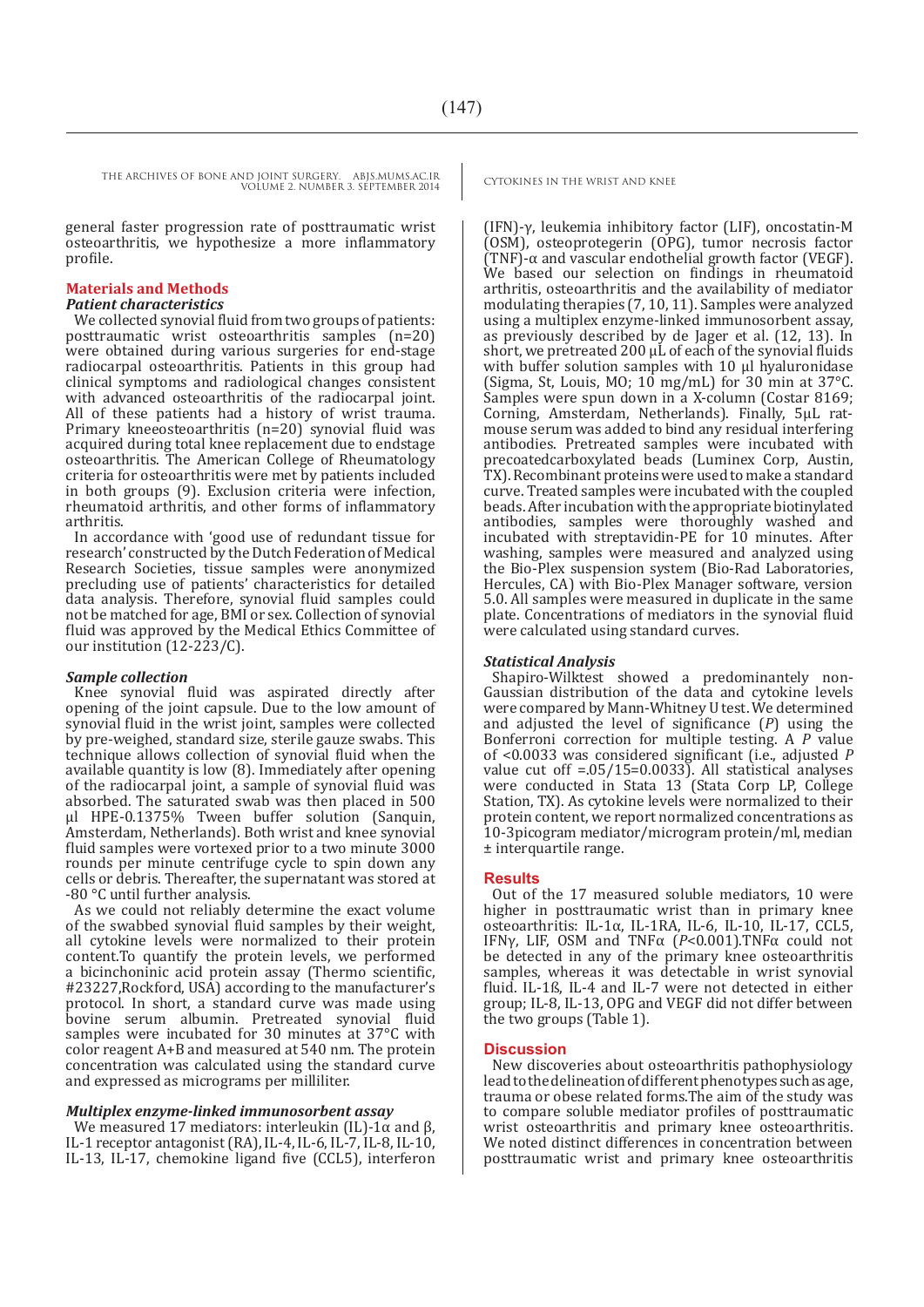| Table 1. Concentration of mediators in synovial fluid of patients with primary knee and posttraumatic wrist osteoarthritis             |                             |                               |         |
|----------------------------------------------------------------------------------------------------------------------------------------|-----------------------------|-------------------------------|---------|
| Chondrodestructive                                                                                                                     | Wrist $OA (median \pm IqR)$ | Knee $OA$ (median $\pm IqR$ ) | P value |
| $IL-1a$                                                                                                                                | $27(14-51)$                 | $0.91(0-1.4)$                 | < 0.001 |
| $IL-1b$                                                                                                                                | ND                          | ND                            |         |
| $IL-7$                                                                                                                                 | ND                          | ND                            |         |
| $IL-8$                                                                                                                                 | 85 (51-162)                 | 52 (34-71)                    | 0.0397  |
| $IL-17$                                                                                                                                | 353 (213-570)               | $9.6(3.8-16)$                 | < 0.001 |
| CCL5                                                                                                                                   | 3554 (2170-5535)            | 209 (86-395)                  | < 0.001 |
| $IFN-g$                                                                                                                                | 146 (83-183)                | $5.6(4.7-10)$                 | < 0.001 |
| ${\rm LIF}$                                                                                                                            | 431 (183-661)               | $11(5.9-21)$                  | < 0.001 |
| <b>OSM</b>                                                                                                                             | $40(17-61)$                 | $0.49(0-5.0)$                 | < 0.001 |
| TNF-a                                                                                                                                  | $1.0(0-3.6)$                | $\rm ND$                      | 0.0011  |
| <b>VEFG</b>                                                                                                                            | 131 (82-325)                | 216 (126-358)                 | 0.0989  |
| Chondroprotective                                                                                                                      |                             |                               |         |
| IL-1RA                                                                                                                                 | 249 (155-390)               | $18(15-25)$                   | < 0.001 |
| $IL-4$                                                                                                                                 | ND                          | ND                            |         |
| $IL-10$                                                                                                                                | 259 (217-473)               | 39 (35-56)                    | < 0.001 |
| $IL-13$                                                                                                                                | ND                          | $0(0-0.73)$                   | 0.009   |
| OPG                                                                                                                                    | 721 (391-1215)              | 2137 (802-6575)               | 0.0045  |
| Chondromodulatory                                                                                                                      |                             |                               |         |
| $IL-6$                                                                                                                                 | 533 (404-713)               | 39 (27-83)                    | < 0.001 |
| $OA = $ osteoarthritis; IqR = interquartile range<br>Concentrations are in 10 <sup>-3</sup> picogram mediator / microgram protein / ml |                             |                               |         |

mediators.

Several potential shortcomings of the study should be kept in mind. Firstly, to allow comparison of samples, we normalized mediator levels to their protein concentrations. Synovial fluids from different joints were previously shown to contain similar levels of serum proteins in rabbits (14). Although it cannot be excluded that serum protein levels change when joints are inflamed or that the similarity between joints may not hold true for humans, this was the most appropriate way to normalize between samples. Secondly, different joints might have different inflammatory responses; previous study described that inflammation as characterized by macrophage and T-cell number and Il-6 production was not dependent on joint type in the human patient (15). Thirdly, our correcting for multiple testing might have been too stringent and this study may not be adequately powered to detect smaller differences.

Although some mediators are protective, such as Il-10 and IL-1RA, in general, posttraumatic wrist osteoarthritis seemed characterized by a stronger inflammatory response as proinflammatory mediators (IL-1α, IL-6, IL-17, CCL5, IFN $\gamma$ , LIF, OSM and TNF $\alpha$ ) were higher. Despite the promising protective effects of IL-13 and IL-4, our data confirm the existing literature indicating a limited role for those cytokines in end stage osteoarthritis as IL-4 could not be detected and only low levels of IL-13 were found in knee osteoarthritis  $(11, 16, 17)$ . IL-1ß and TNF $\alpha$  have been indicated as prominent inflammatory mediators associated with cartilage degeneration, bone changes and synovial inflammation  $(1, 18)$ . IL-1 family cytokines seem to play an important role in the period directly following joint trauma as increased IL-1 expression has been documented after mechanical joint injury and correlates with the severity of cartilage damage (19). In in vivo animal models of osteoarthritis blocking IL-1ß and TNF $\alpha$  gave promising results; however, this could not be validated in clinical studies (20). In both the literature and our study, IL-1ß and TNFα were not detectable or were detected at low levels in synovial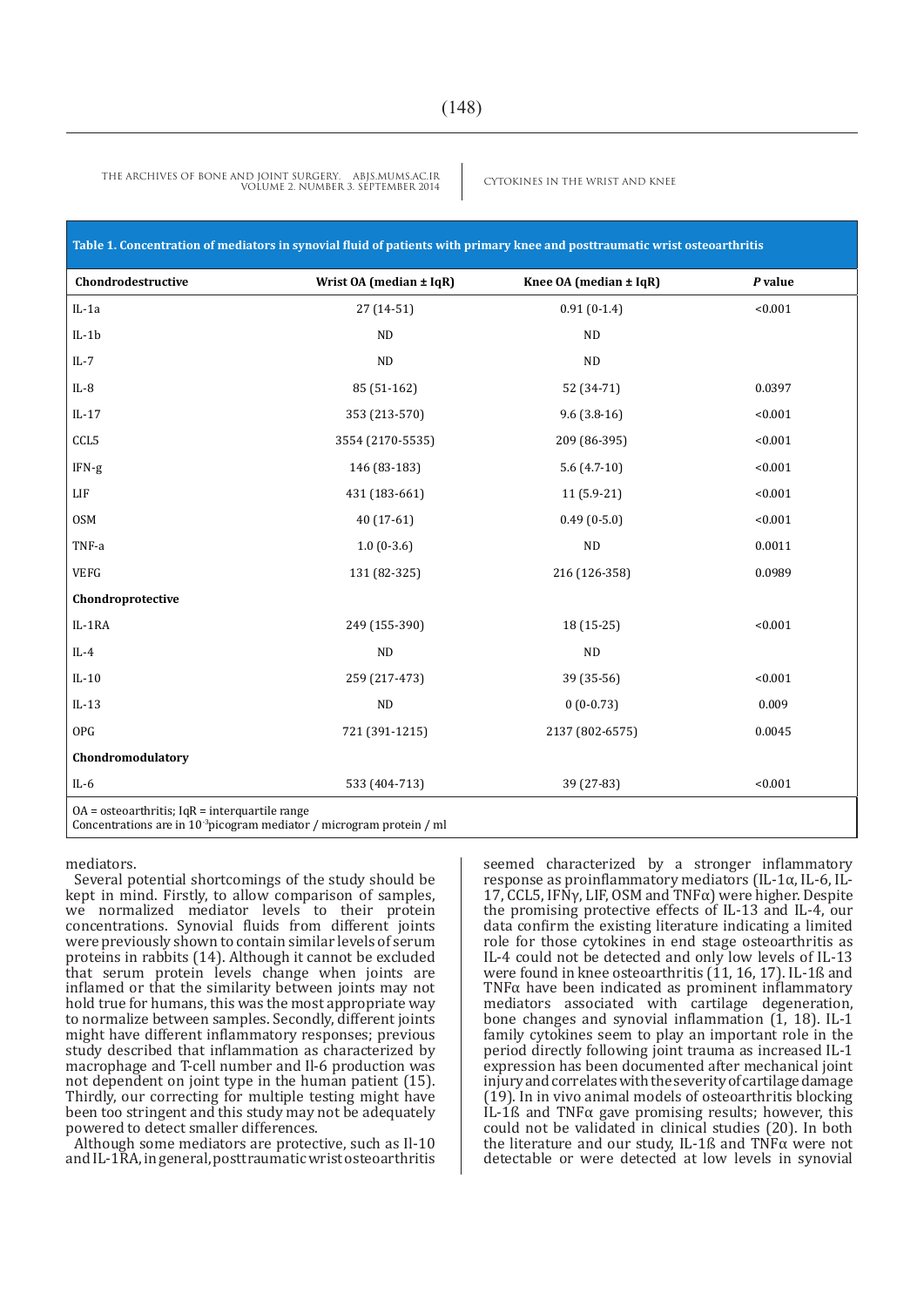fluid from patients with end stage posttraumatic wrist as well as primary knee osteoarthritis (17). Our results, likewise, do not support a prominent role for IL-1ß and TNF $\alpha$  in end stage osteoarthritis.

For this study we selected two very different groups of patients with osteoarthritis and demonstrated a pronounced differences in cytokine levels. This possible difference might be related to joint type (knee vs. wrist), and also to differences in pathology (primary vs. posttraumatic osteoarthritis). Previous study described that inflammation as characterized by macrophage and T-cell number and Il-6 production was not dependent on joint type in the human patient (15). We speculate that the more pronounced inflammatory response in the wrist samples is related to the posttraumatic origin and that increased inflammation might offer a paradigm for the faster progression of posttraumatic osteoarthritis compared to primary osteoarthritis. Future research should focus on (1) testing mediators in other joints prone to posttraumatic osteoarthritis (e.g., shoulder and ankle) and (2) comparing primary and posttraumatic osteoarthritis within the same joint.

Lack of in-depth understanding of phenotype pathogenesis restricts further development of diagnosis, treatment, and monitoring of the many forms of osteoarthritis. Our study is the first to compare cytokine levels and to show differences between subgroups of osteoarthritis. This study contributes to our knowledge

and vision on the role of cytokines in the pathogenesis of osteoarthritis and can help direct further research to markers and treatments for osteoarthritis. Many new pharmacological approaches in the management of osteoarthritis are under development and mediator modulation could be a promising therapy in wrist osteoarthritis (1, 21, 22). Growing knowledge of the pathogenetic mechanisms involved in osteoarthritis improves understanding and will allow specific targeted treatment in those with different subsets of the disease.

Teun Teunis MD Arnold H. Schuurman MD PhD L. Paul van Minnen MD PhD Department of Plastic Reconstructive and Hand Surgery University Medical Center, Utrecht, The Netherlands

Michiel Beekhuizen MD PhD Laura B. Creemers PhD Department of Orthopedic Surgery, University Medical Center, Utrecht, The Netherlands

Gerjo V.M. Van Osch PhD Department of Orthopedics & Department of Otorhinolaryngology, Erasmus MC, University Medical Center, Rotterdam, The Netherlands

#### **References**

- 1. Kapoor M, Martel-Pelletier J, Lajeunesse D, Pelletier JP, Fahmi H. Role of proinflammatory cytokines in the pathophysiology of osteoarthritis. Nat Rev Rheumatol. 2010; 7:33-42.
- 2. Bijlsma JW, Berenbaum F, Lafeber FP. Osteoarthritis: an update with relevance for clinical practice. Lancet. 2011;377:2115-26.
- 3. Marsh JL, Weigel DP, Dirschl DR. Tibial plafond fractures. How do these ankles function over time? J Bone Joint Surg Am. 2003; 85-A:287-95.
- 4. Knirk JL, Jupiter JB. Intra-articular fractures of the distal end of the radius in young adults. J Bone Joint Surg Am. 1986; 68:647-59.
- 5. Lotz MK, Kraus VB. New developments in osteoarthritis. Posttraumatic osteoarthritis: pharmacological treatment options. Arthritis Res Ther. 2010; 12:211.
- 6. Marsh JL, Buckwalter J, Gelberman R, Dirschl D, Olson S, Brown T, et al. Articular fractures: does an anatomic reduction really change the result? J Bone Joint Surg Am. 2002;84-A:1259-71.
- 7. Rutgers M, Saris DB, Yang KG, Dhert WJ, Creemers LB. Joint injury and osteoarthritis: soluble mediators

in the course and treatment of cartilage pathology. Immunotherapy. 2009; 1:435-45.

- 8. Teunis T, Beekhuizen M, Kon M, Creemers LB, Schuurman AH, van Minnen LP. Inflammatory<br>mediators in posttraumatic radiocarpal posttraumatic osteoarthritis. J Hand Surg Am. 2013; 38:1735-40.
- 9. Altman R, Alarcon G, Appelrouth D, Bloch D, Borenstein D, Brandt K, et al. The American College of Rheumatology criteria for the classification and reporting of osteoarthritis of the hand. Arthritis Rheum. 1990; 33:1601-10.
- 10. Goldring SR, Goldring MB. The role of cytokines in cartilage matrix degeneration in osteoarthritis. Clin Orthop Relat Res. 2004; 427:27-36.
- 11. Fernandes JC, Martel-Pelletier J, Pelletier JP. The role of cytokines in osteoarthritis pathophysiology. Biorheology. 2002; 39:237-46.
- 12. de Jager W, Prakken B, Rijkers GT. Cytokine multiplex immunoassay: methodology and (clinical) applications. Methods Mol Biol. 2009; 514:119-33.
- 13. de Jager W, Prakken BJ, Bijlsma JW, Kuis W, Rijkers GT. Improved multiplex immunoassay performance in human plasma and synovial fluid following removal